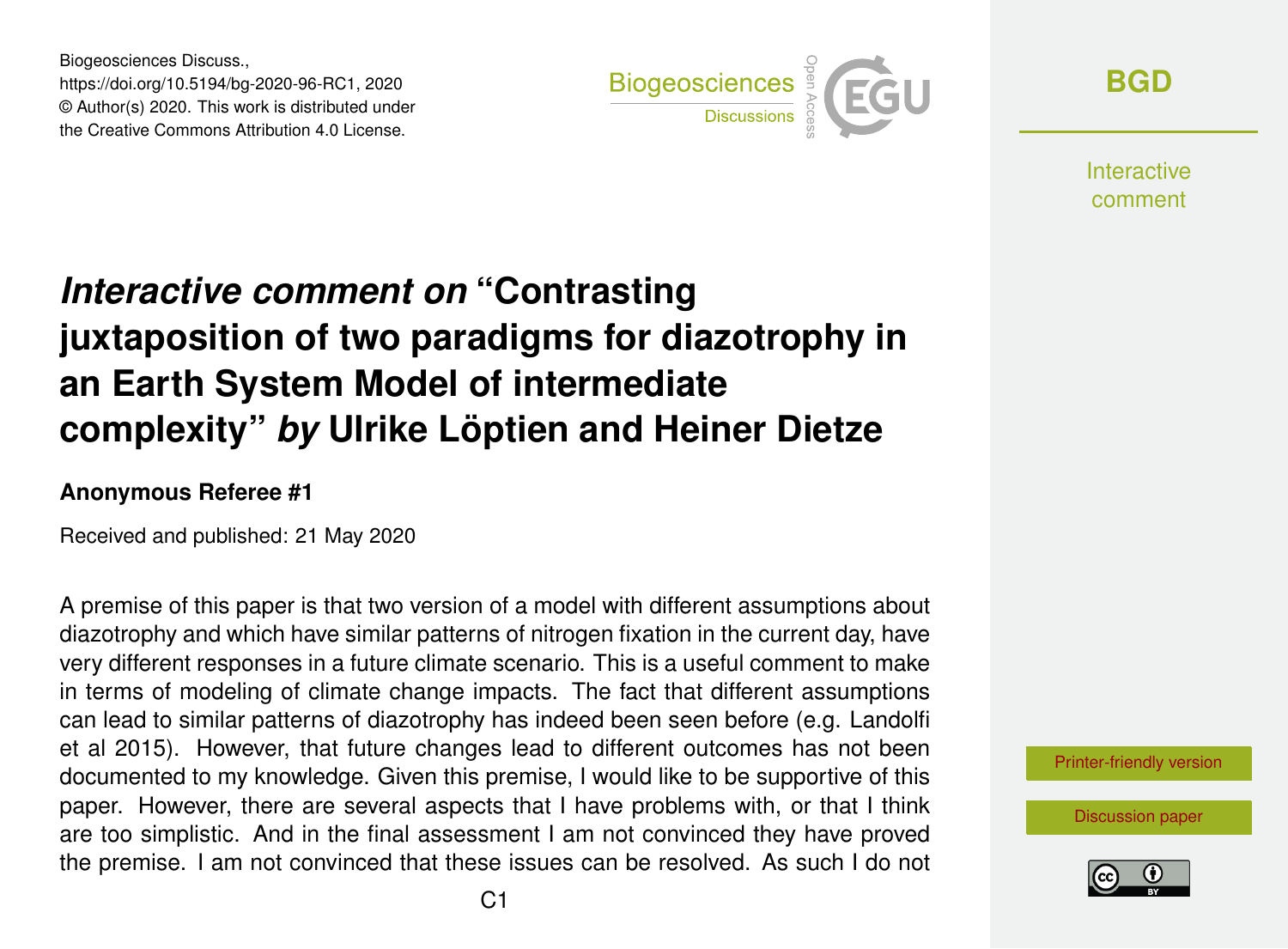recommend publication.

1) The two paradigm concept is far too simplistic, and I believe unrealistic. See reviews by Sohm et al (2011) and more recent by Zehr and Carpone (2020), where much of the discussion of controlling mechanisms is focused on iron/phosphate availability perspective. In particular, the importance of iron is neglected in these paradigms and likely to be a more important than either grazing or phosphorus demands (see e.g. Ward et al 2013; Schlosser et al 2014). Moreover, I am not convinced that the "selective grazing" is a paradigm used by many models as stipulated (further references would be needed to show this to be true "de facto standard", line 247 needs substantiated). Early models of diazotrophy were based on Trichodesmium, which indeed appears to have lower grazing pressure and thus earlier models may have incorporated this type of parameterization. But it is now known that there is a great variety of diazotrophs (see e.g. Zehr et al 2020) and many do not appear to be grazed less than other phytoplankton. So this "paradigm" appears highly flawed. In fact, a study cited in this paper, Wang et al (2019) show a case where parameterizing reduced grazing on diazotrophs led to an unrealistic distribution of diazotrophs. It appears that such results are also found in this study (line 205-206). So why even make this a "paradigm"? Similarly, I am not convinced that the P-demand paradigm is fully justified. The study by Landolfi et al (2015) appears to have a very different parameterization of phosphate acquisition. It would seem that at least an iron paradigm should have been included (instead). Line 244: ". . .exploring two paradigms that are proposed in the literature" is too strong a statement. These do not appear to be the major paradigms that have been put forth (see reviews suggested above). Given the diversity of diazotrophs, it is likely that many processes lead to nitrogen fixation patterns, and expecting any single paradigm to explain them is simplistic. And as such, the setup of the paper appears fatally flawed.

2) Line 95: would have been better to be clearer what you mean by iron being not being explicitly resolved. Does that mean iron concentration are imposed? (I note that

#### **[BGD](https://www.biogeosciences-discuss.net/)**

Interactive comment

[Printer-friendly version](https://www.biogeosciences-discuss.net/bg-2020-96/bg-2020-96-RC1-print.pdf)

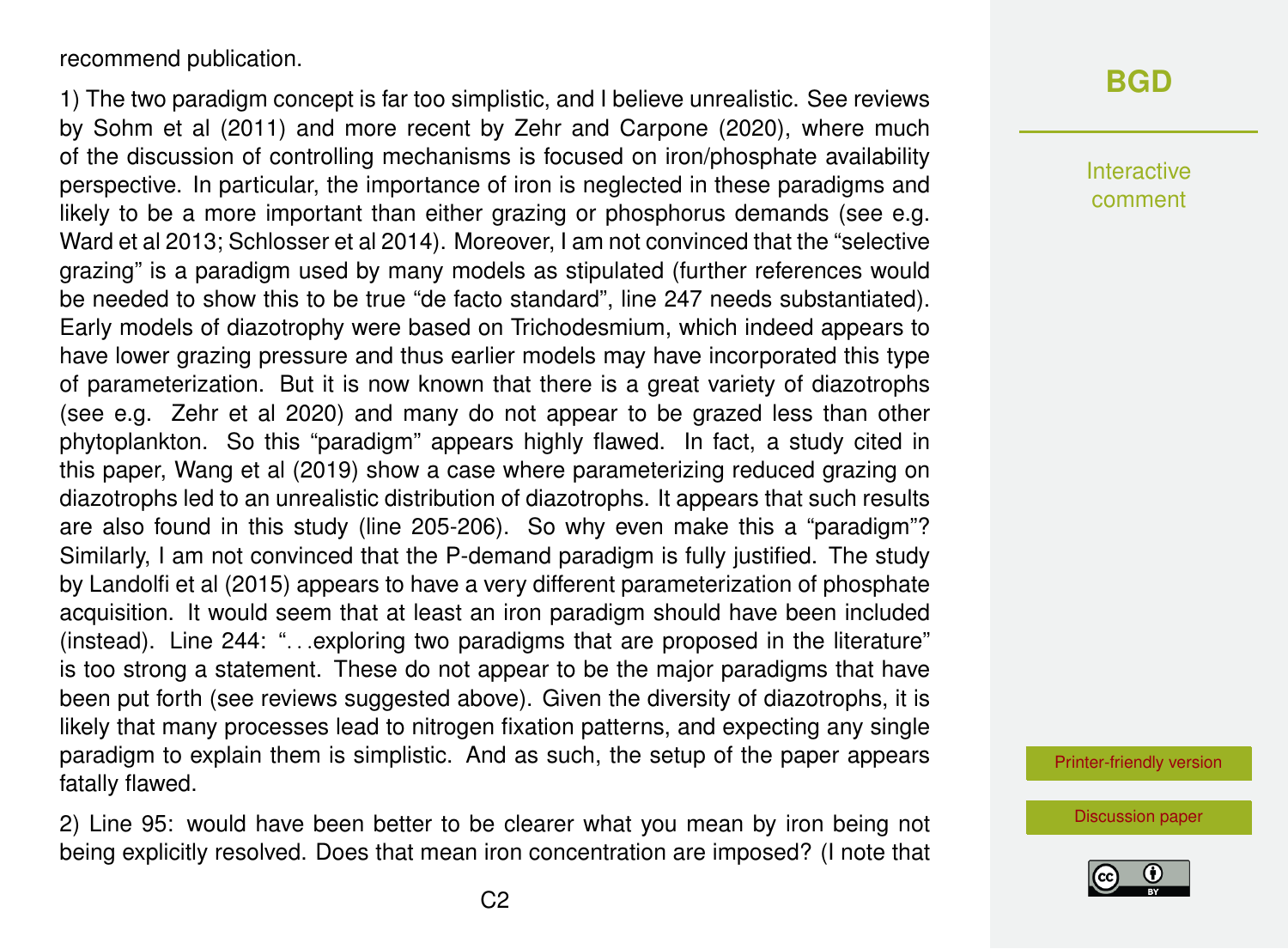it is not a state variable). Given that iron is likely important in controlling diazotroph distributions, this suggests in itself that this is not the best model for exploring controls on diazotrophy

3) All simulations (REF, OLIGO, GRAZ) have the assumption that diazotrophs do not grow above a temperature threshold and that they are dis-advantaged in nitrate-replete water (though this latter parameter is one that is explored, but only within a narrow range). Could it be that these two assumption are responsible for the similarities between the simulations in the current day model ocean. That is: any other assumptions (as in OLIGO or GRAZ) are slave to these other very strong restrictions. And then that it is the expansion of warmer, lower nitrate conditions in future change simulation that allow the two simulations to diverge. Put another way, these other assumptions (temp, NO3 handicap) are stronger controllers of the nitrogen fixation. So a "bad" parameterization is constrained by the temperature/handicap assumptions in such a way that it doesn't show up until warming occurs. This does not totally detract from the premise of the paper, but it does suggest that a "bad" parameterization could lead to unrealistic future projections. Which is an important difference to the premise.

4) The above also leads to the question on how reasonable the temp/handicap parameterizations are? There are cold water diazotrophs – as suggested by Harding et al (2018), by diazotrophy in places such as the Baltic Sea, and as shown in the Wang et al (2019) estimates shown in Fig 1d? A modelling study (Monteiro et al 2011) has shown that temperature does not need to be invoked to explain diazotroph distribtions. By constraining diazotrophy by temperature you have forced it to be close to observations, but not necessarily for the right reasons. How necessary is the NO3-replete handicap? I feel as though these two parameterizations should be far more fully understood before taking on this type of "paradigm" project.

5) Using Wang et al (2019) for the skill assessment seems awkward since Wang et al (2019) is itself a model estimate. Though data constrained, I would suggest it is not a good benchmark. Deutch et al (2007) was also a "data constrained" estimate

## **[BGD](https://www.biogeosciences-discuss.net/)**

Interactive comment

[Printer-friendly version](https://www.biogeosciences-discuss.net/bg-2020-96/bg-2020-96-RC1-print.pdf)

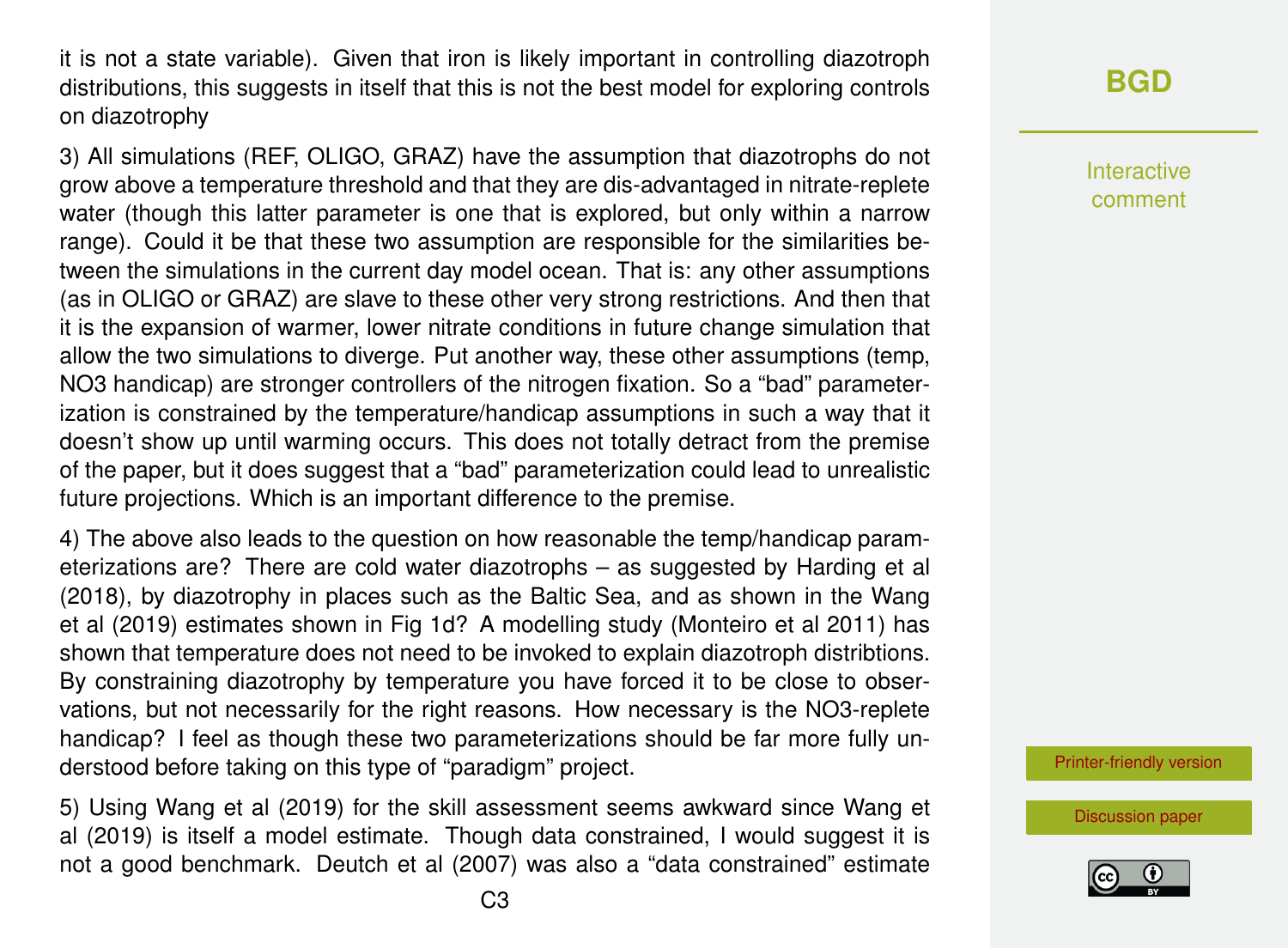and it is very different to that found in Wang et al (2019). Wang et al (2019) is far more believable and a better study, but this example does suggest that there remains significant level of uncertainty even in a data constrained model,

6) Why not show the future diazotroph/nitrogen fixation distributions? Does GRAZ become unrealistic? I felt that since this was the crux of the premise, this last part of the paper was very rushed through: paragraphs only and one very simple figure. There is a mention of Bay of Biscayne feature (line 240), but this is not shown and appears rather arbitrary.

Details: Line 47: By "supply" do you mean "concentrations"? I would agree that concentrations do not necessarily correlate – but do not think that studies have shown the "supply" doesn't correlate as it is so difficult to measure supply rates. Line 89: Do you mean "DIC" not "DIN" Line 191: "desert dwellers" does not seem appropriate term here Line 193/256: The use of the word "quota" does not seem right here. Do you mean "ratio" instead? Line 194: I do not understand what you mean here? How do they go below zero? Line 218: why do discuss only phosphate here. The changes to nitrate are also important to the issue under discussion.

References: Deutch et al (2007). Spatial coupling of nitrogen inputs and losses in the ocean. Nature, 445, 163-167.

Harding et al., Symbiotic unicellular cyanobacteria fix nitrogen in the Arctic Ocean. Proc. Natl. Acad. Sci. U.S.A. 115, 13371–13375 (2018). doi: 10.1073/pnas.1813658115;

Landolfi, A., W. Koeve, H. Dietze, P. Kähler, and A. Oschlies (2015), A new perspective on environmental controls of marine nitrogen fixation, Geophys. Res. Lett., 42, 4482– 4489, doi:10.1002/2015GL063756

Monteiro et al (2011), Biogeographical controls on marine nitrogen fixers, Global Biogeochem. Cycles, 25, GB2003.

## **[BGD](https://www.biogeosciences-discuss.net/)**

Interactive comment

[Printer-friendly version](https://www.biogeosciences-discuss.net/bg-2020-96/bg-2020-96-RC1-print.pdf)